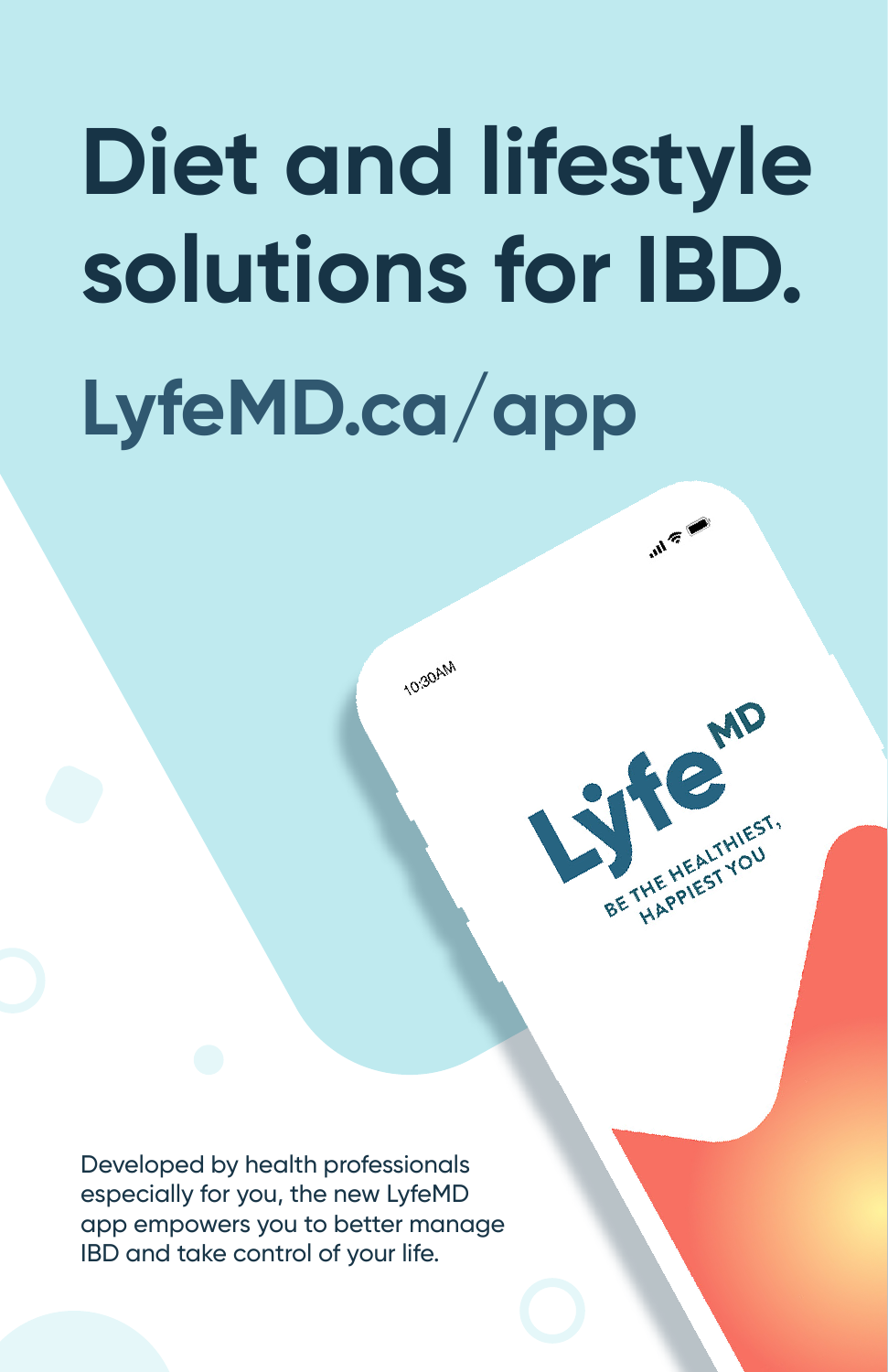LyfeMD is an app developed by gastroenterologists and dietitians specifically to help patients with managing their IBD on a daily basis.

We believe everyone should have access to lifestyle solutions based on the latest research that improve their quality of life.

That's why this app offers customized, innovative, and top health expert recommended advice, including diet therapies, physical activities, and yoga and mindfulness programs. The LyfeMD app works with other medical therapies to help you better manage your IBD.

**LyfeMD is what you've been looking for, an evidence-based lifestyle solution.**

# **Empowering you to live a better life with IBD.**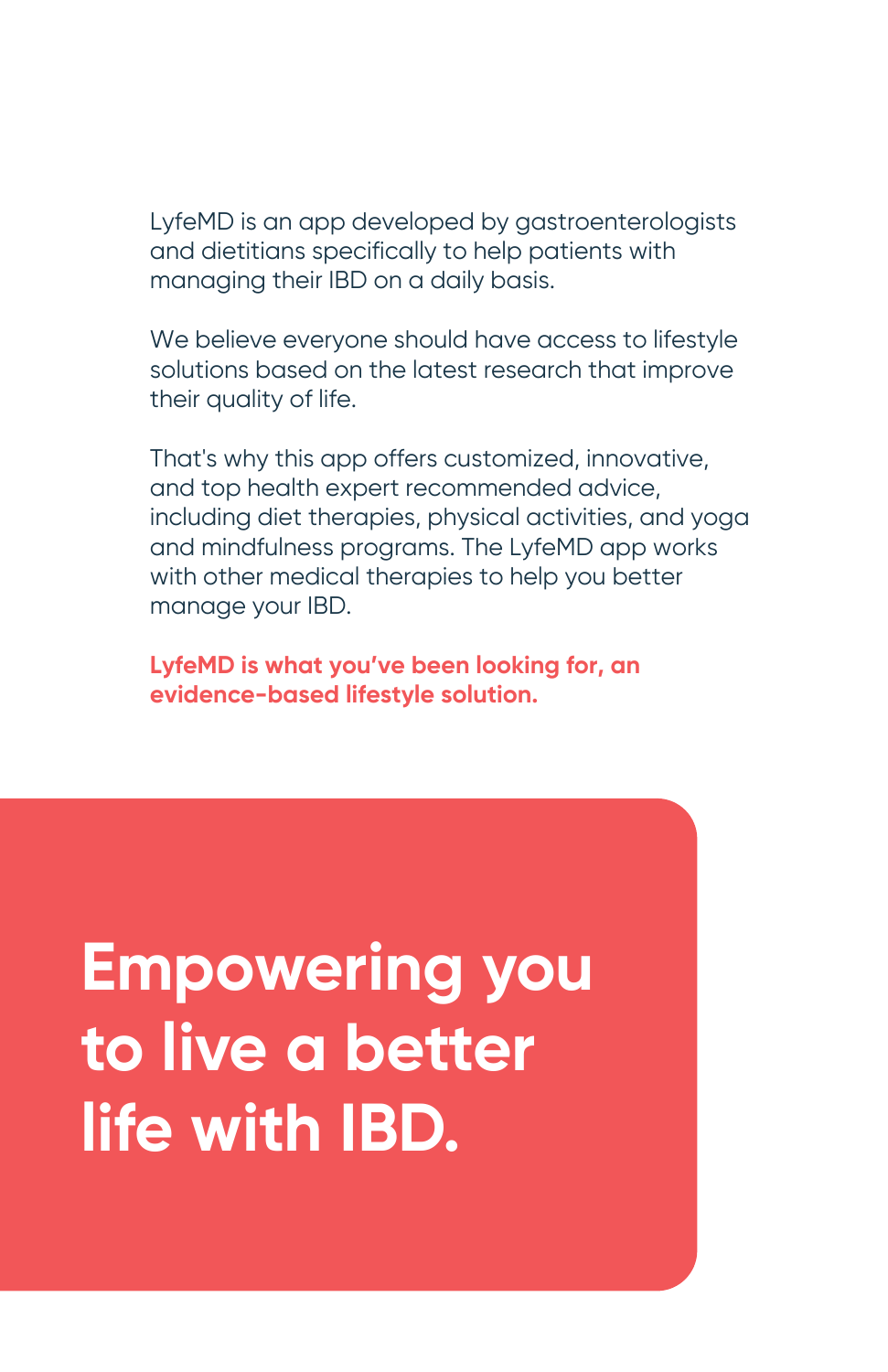# **Unlimited resources at your fingertips, tailored to your IBD.**

#### Evidence-based programs

Discover a research-inspired offering of regularly updated lifestyle programs based on new science.

#### Diet plans tailored to your condition

Based on a review of your diet, uncover customized dietary goals, meal plans, and recipes with the greatest benefits to your health.

#### Yoga, breathing, and mindfulness programs

Choose from multiple programs based on traditional yoga teachings and research to help enhance your sleep quality and overall health while lowering stress levels.

## **X** Exercise plans

Improve your physical well-being through a series of personalized home, outdoor, and gym programs developed by exercise specialists with the highest levels of certification.

#### Behavioural change support

Strengthen your emotional well-being with the help of specially designed cognitive activities.

### **In Coal-setting activities**

Use the app to set and track weekly goals and receive customized reports on your progress.